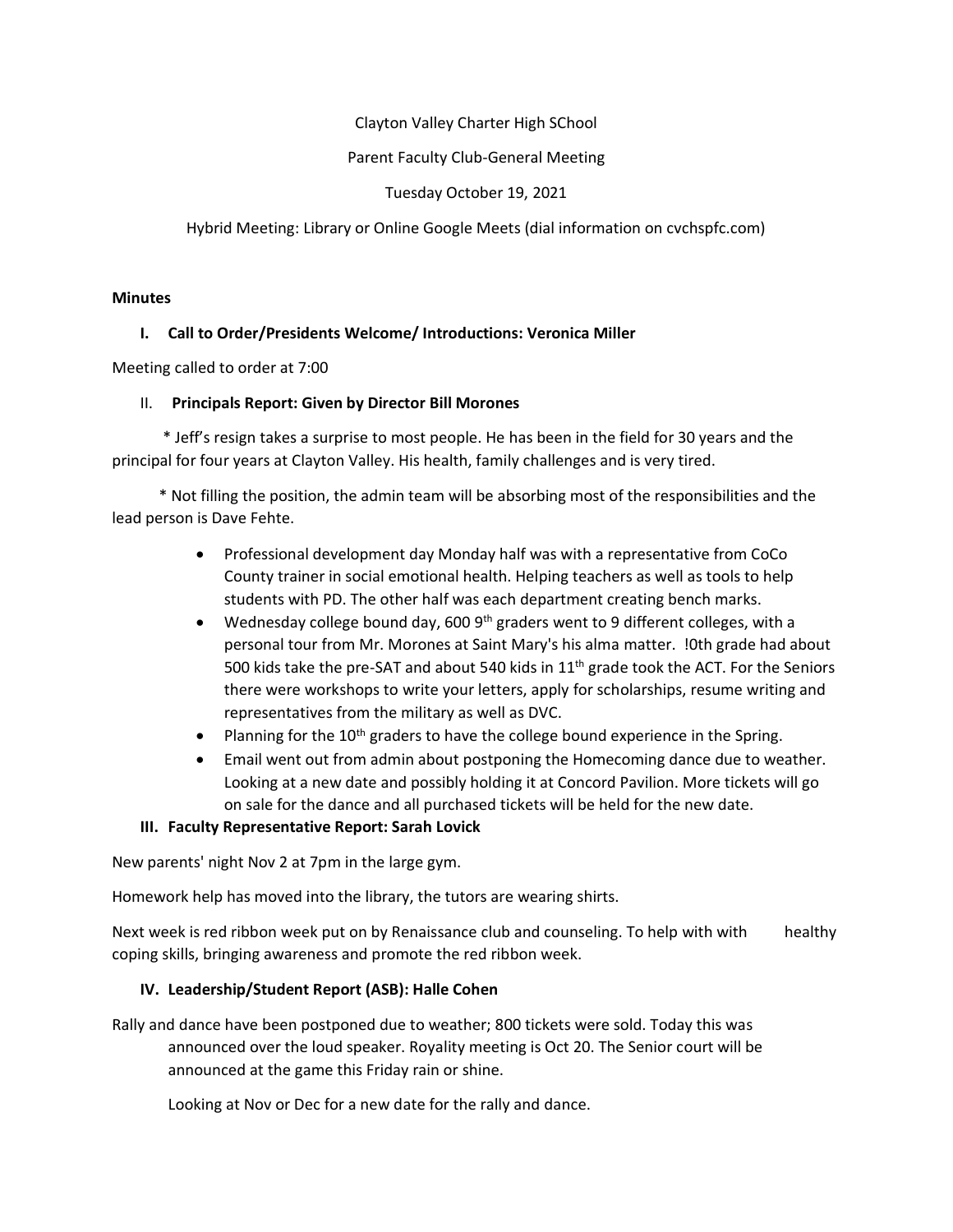• Nov 3 is Boche night 25\$ tickets, 10 on a team and Skippolinis will be dine and donate.

## **V. Review of Minutes: Veronica Miller and Jen R**

#### **September and August approved**

#### **VI. Treasures Report/ Update: Janet Fribley**

Brought and emailed cash report.

Bingo will be refunded and looking for a new date.

Notice error for staff column, will fix and all is on track.'

Veronica checked band statements for the past years.

Insurance will be paid by Dec. For liability and commercial.

### **VII. Fundraising report/Updates: Carole Battle**

**352.54** Panda fundraiser, the most made so far.

Bingo, March 18, location TBD

Roberta brought in Columbia card for the fundraiser running from Oct 15-Nov 15, the store is 40-50% below retail. Download the flyer to share and bring into the store, she also brought cards to use. Make sure you have the flyer or card so the 10% goes to CVPFC.

#### **VIII. Senior Activities: Kelly Marshall, Cathy, and Cris Reeves**

Asked for new contact since Mr. Anderson and Janet Thys is no longer there. Asked for date or approximate day for graduation to plan grad night. The location is between Disneyland, Center Concord, and Santa Cruz. Bill Morones advised to reach out to Marissa Venya in the fiscal office.

ASB was asked to survey the seniors.

Volunteer meeting approved to meet in the library Monday Nov 1 for all parents to attend. The ladies need to email Bill to validate, as well as remind about dates for graduation.

#### **IX. Hospitality: Catalina Rodriguez**

Nov. 19 Gift Cards of 5\$ to either T4, Jamba, or Peets. Names will be picked out, 5 teachers, 5 Staff and 5 students. The students' names are picked by participation in class.

#### **X. Old Business**

**none**

#### **XI. Open Forum**

**Janet Thys has moved to Texas.**